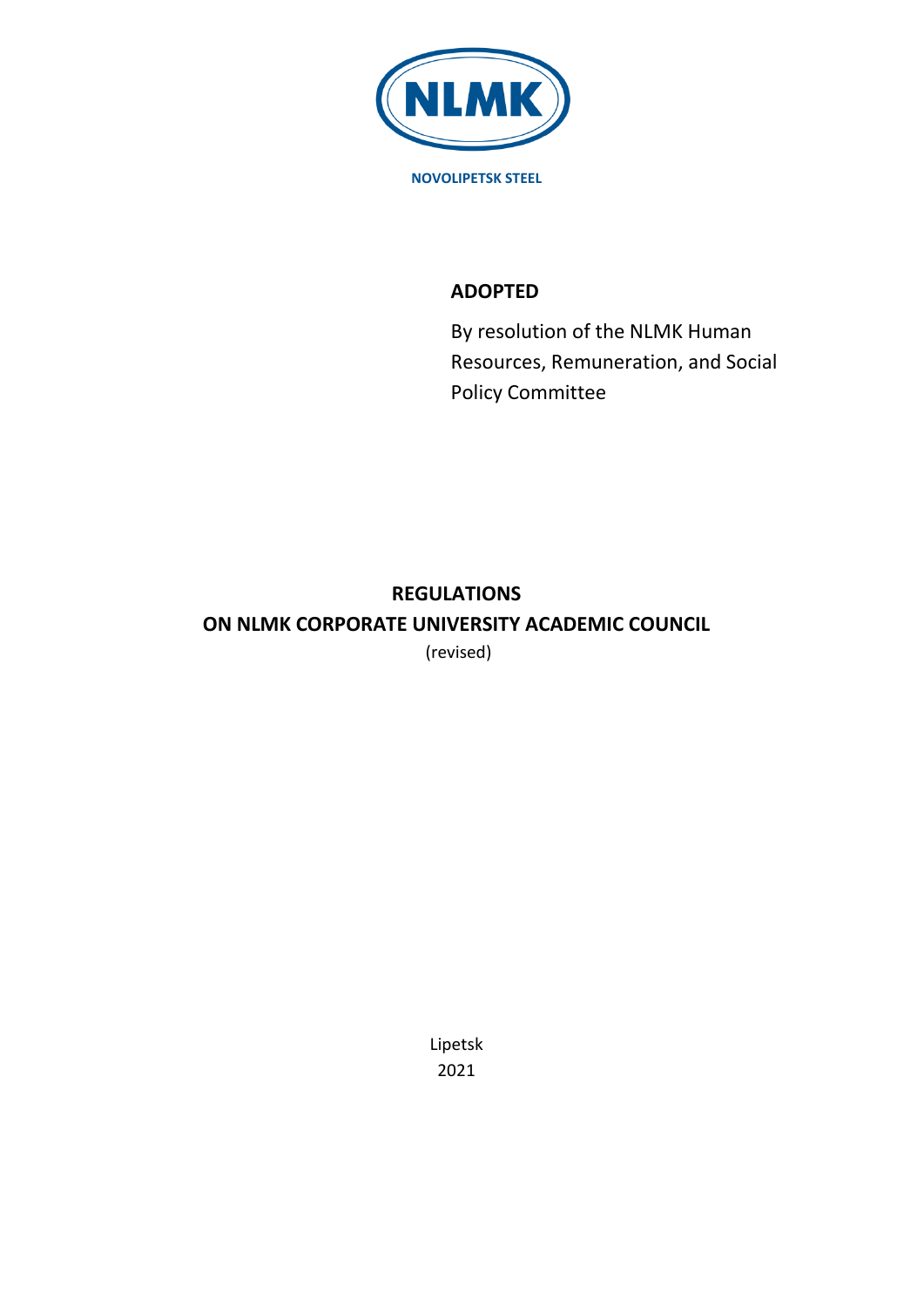#### **CHAPTER 1. GENERAL PROVISIONS**

These Regulations on the NLMK Corporate University Academic Council (hereinafter referred to as 'the Council') have been developed in line with the Russian legislation and internal corporate documents of NLMK (hereinafter referred to as 'the Company').

These Regulations determine the status, goals, tasks, and functions of the Council, as well as its composition, and the procedure for its formation and operation.

The Council reports to the Board of Directors' Human Resources, Remuneration, and Social Policy Committee (hereinafter referred to as 'the Committee'), and is an advisory body.

#### **CHAPTER 2. TERMS & DEFINITIONS**

The following terms and definitions are used in these Regulations:

**NLMK Group** – NLMK Company, as well as legal entities under the direct and/or indirect control of NLMK Company.

**Corporate University** – a structural subdivision of NLMK Group that develops and implements learning solutions for all NLMK Group management levels.

**A portfolio** of learning solutions – all learning areas, learning subjects, and learning solutions implemented during the strategic cycle.

**Learning solution** – all training activities, aimed at developing knowledge, skills, and social attitudes in line with business customer needs.

**Business customer** – the manager who initiates the development of learning solutions and determines the requirements for the content, the target audience, approves the business goals of learning solutions, the performance indicators of learning solutions and the planned implementation budget.

# **CHAPTER 3. GOALS, OBJECTIVES, AND FUNCTIONS OF THE CORPORATE UNIVERSITY ACADEMIC COUNCIL**

3.1. The main goal of the Council is to coordinate the activities of the Corporate University in maintaining uniform standards in the development and implementation of learning solutions for NLMK Group managers

3.2 The Council has the following main objectives:

- Approve the portfolio of learning solutions.
- Review training areas, training plan, and training standards and make recommendations.
- Ensure compliance with unified standards in the development and implementation of learning solutions.
- Ensure availability of sufficient resources to support the approved portfolio of learning solutions.
- Ensure communication with business customers when developing and implementing learning solutions.
- 3.3 The Council develops recommendations on the following matters related to the Corporate University:
	- Strategic goals, objectives, and development paths of the Corporate University.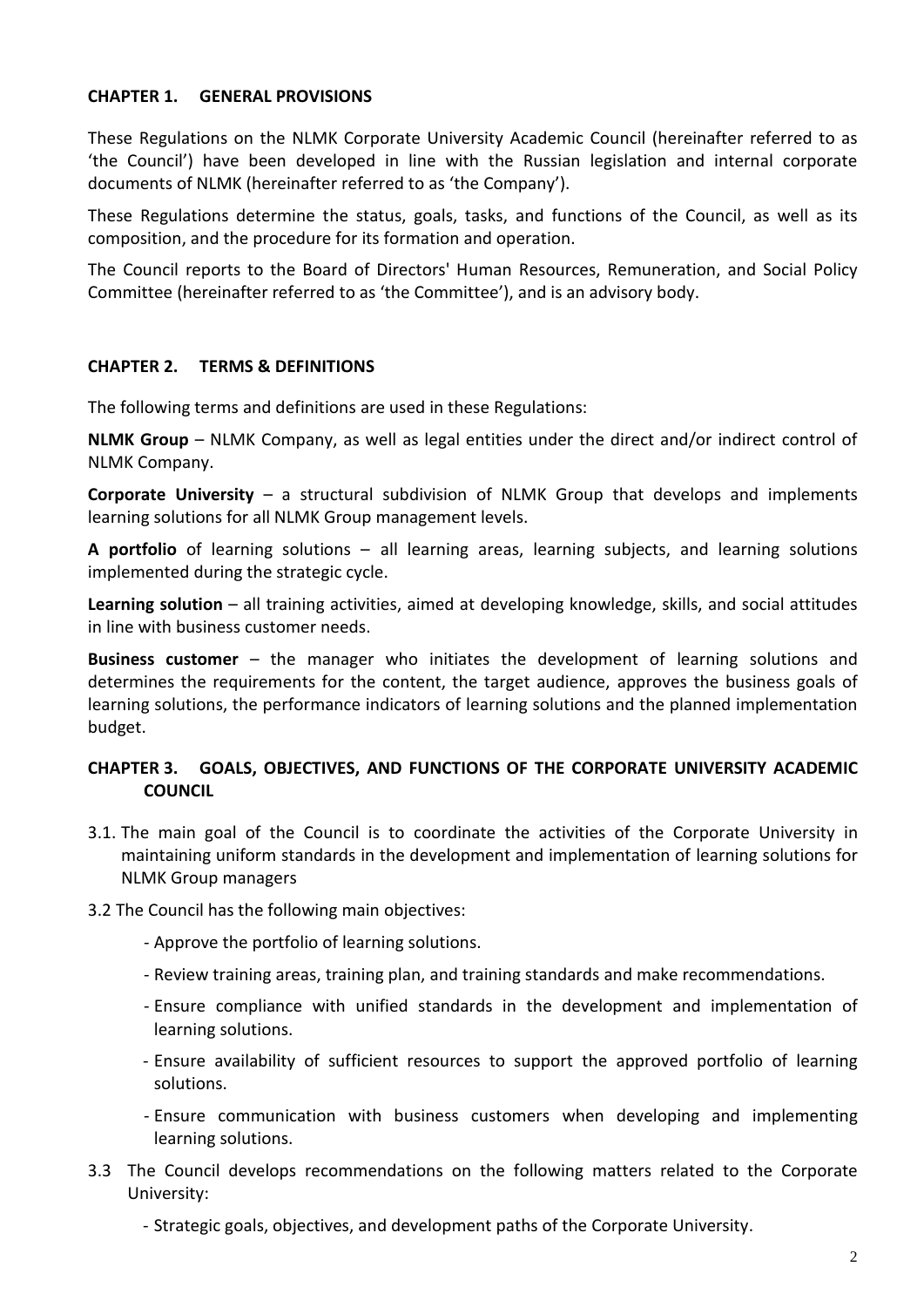- Approval of learning solutions and portfolio architecture.
- Personnel planning, academic staff strengthening and improving its performance efficiency.
- Organizational structure development.
- Development of international relations, participation in non-profit organization that focus on implementing learning solutions.
- Other matters.

# **CHAPTER 4. COMPOSITION OF THE NLMK CORPORATE UNIVERSITY ACADEMIC COUNCIL**

- 4.1. The Council shall consist of at least 5 (five) members.
- 4.2. Various level Council members are presented in Table 1.
- 4.3. The composition of the Council shall be determined by the Committee.
- 4.4. The composition of the Council shall be formed in such a way as to enable comprehensive discussions of the issues under consideration, taking different opinions into account.
- 4.5. If necessary, experts and consultants may be engaged in the work of the Council on a temporary or permanent basis, with no voting rights on issues within the Council's remit.
- 4.6. The Council shall be headed by the Council Chair, whose main task is to ensure impartiality of the Council when developing recommendations.
- 4.7. The Council Chair shall organize the work of the Council, that is:
	- Convene and preside over Council meetings.
	- Determine the format of Council meetings.
	- $P$  Prepare the Council's meeting schedule for the current year.
	- Define agendas for Council meetings.
	- Determine the list of persons to be invited to Council meetings.
	- Foster discussions at Council meetings.
	- Ensure the minutes are kept at Council meetings, and sign them.
	- Sign and submit draft documents to the Company's bodies on behalf of the Council.
	- $-$  Appoint the Secretary of the Council.
	- Ensure compliance of the Council's activities with the requirements of the Russian laws and the Company's internal documents.

# **CHAPTER 5. PROCEDURE FOR CONVENING AND HOLDING MEETINGS OF THE CORPORATE UNIVERSITY ACADEMIC COUNCIL**

- 5.1. Meetings of the Council shall be held at least twice a year in accordance with the annual meeting schedule, approved by the Council Chair.
- 5.2. Decision to convene a regular meeting of the Council, the date, time and place of the meeting, as well as the agenda and the list of persons to be invited to participate in the meeting, shall be made by the Council Chair.
- 5.3. Meetings of the Council may be held in the format of joint presence of Council members, or in the format of absentee voting. Absentee voting shall be carried out as necessary, their number is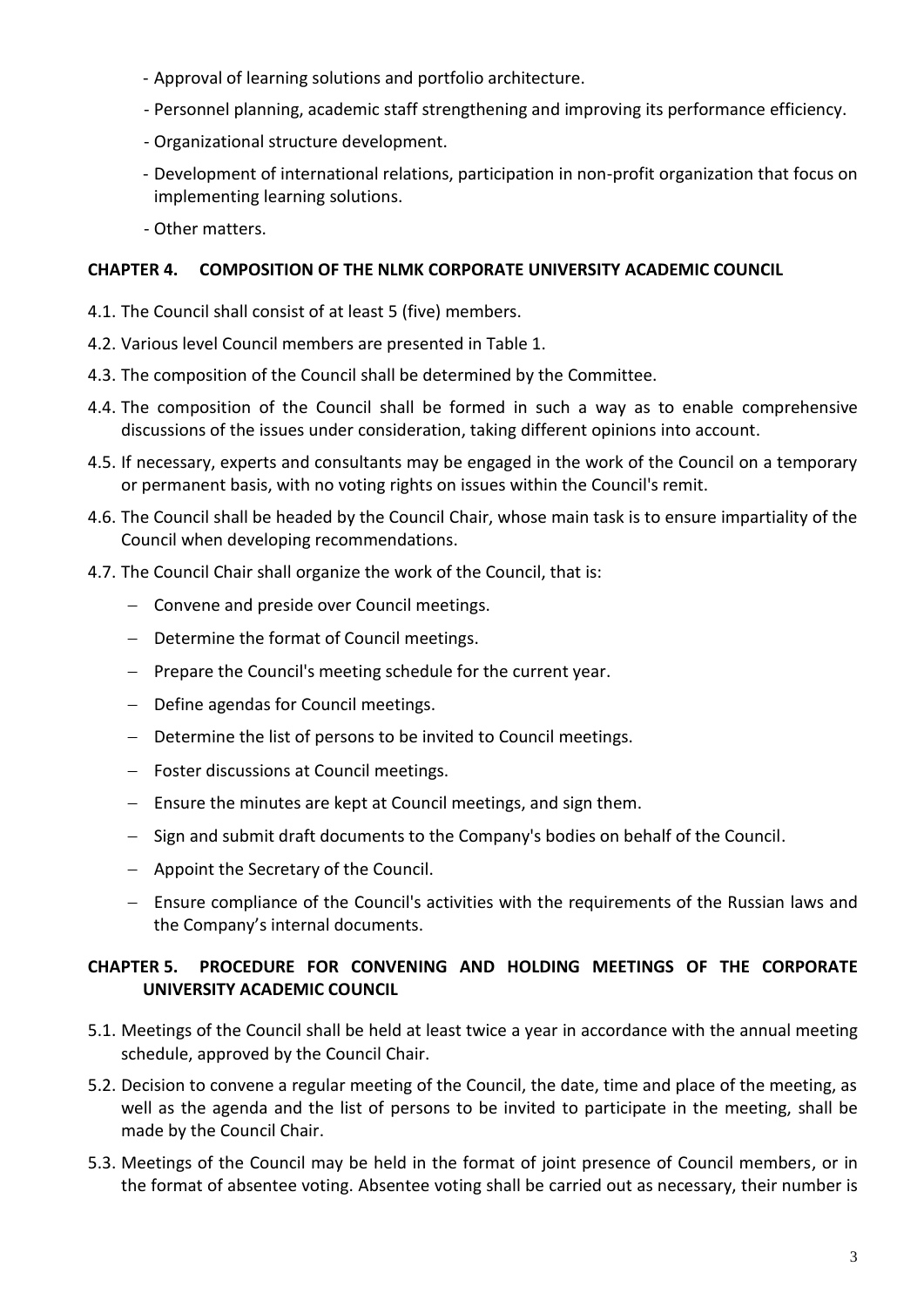not limited. Issues on the development of learning solutions not discussed and approved at a Council meeting held in person, are put to absentee voting.

- 5.4. Learning solutions that correspond to the following basic principles and sources of demand formation are submitted to the Academic Council for approval:
	- The learning solution and its topics affect the implementation of the strategic goals of the Company and its individual functions (at least three functions).
	- $-$  The learning solution has a business customer who understands the effectiveness of the learning solution and is ready to formulate its business outcome.
	- $-$  The target audience of the learning solution is considerable.
	- Significant resources are required for the development of the learning solution (external provider, external platforms, etc.).
	- None of the learning solutions available in the portfolio covers the need.
	- $-$  The topic of the learning solution is relevant for the external market (it is possible to market it later).
- 5.5. If necessary and by agreement with the Council Chair, persons who are not members of the Council but who have the necessary professional knowledge and skills to resolve issues considered by the Council, can be invited to participate in the meetings.
- 5.6. A meeting of the Council shall be considered valid (forming a quorum) if at least half of the Council members participate in it. When opening the meeting, the Council Chair determines whether it forms a quorum.
- 5.7. When passing resolutions on agenda items, each member of the Council shall have one vote. Members of the Council are not allowed to transfer their votes to other members of the Council.
- 5.8. The resolution of the Council shall be passed by a simple majority vote by the members of the Council participating in the meeting.
- 5.9. Resolutions passed by the Council shall be formalized in the Minutes of the Meeting, which the Secretary of the meeting shall draw up no later than 3 (three) business days after the Council meeting, and signed by the Council Chair.
- 5.10. The Minutes of the Meeting of the Council shall indicate: the format, place, date and time of the meeting, the persons present at the meeting, the agenda of the meeting, issues put to vote, draft wording of the resolutions, voting results, and resolutions that were passed.
- 5.11. Materials and documents approved by the Council shall be appended to the Minutes of the Meeting.

#### **CHAPTER 6. PROCEDURE FOR APPROVAL AND AMENDMENT OF THESE REGULATIONS**

- 6.1. These Regulations, as well as all additions and amendments to them, shall be approved by the Committee.
- 6.2. If, as a result of changes to Russian laws and regulations, certain articles of these Regulations come into conflict with them, these articles shall cease to be valid, and members of the Council shall be guided by the current Russian legislation until these Regulations are amended.